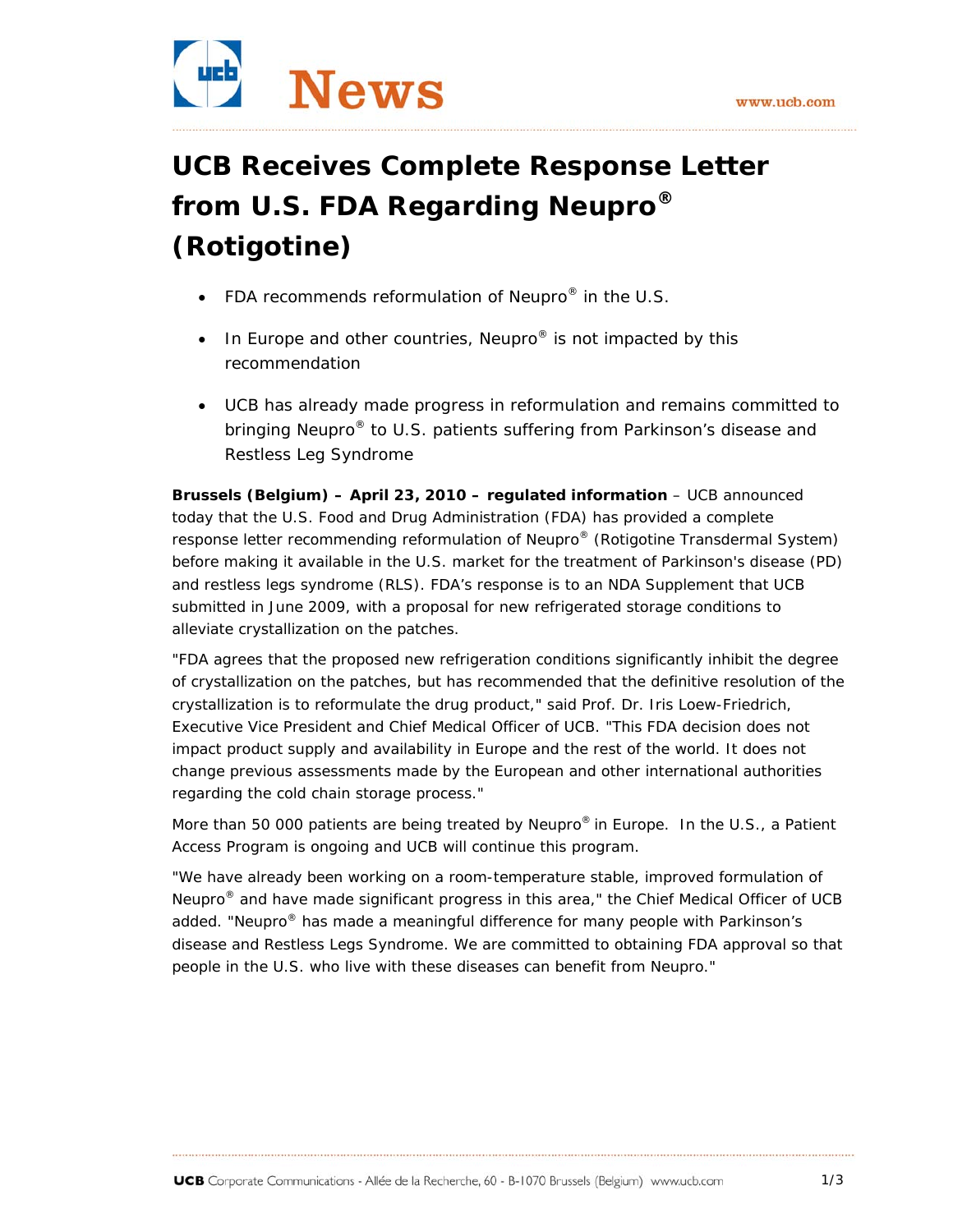

#### *About Neupro*® *in Europe*

*Neupro*® *(rotigotine) is approved in the European Union for the treatment of the signs and symptoms of early-stage idiopathic Parkinson's disease, as monotherapy (i.e. without levodopa) or in combination with levodopa, i.e. over the course of the disease, through to late stages when the effect of levodopa wears off or becomes inconsistent and fluctuations of the therapeutic effect occurs. Neupro*® *is also approved in the European Union for the symptomatic treatment of moderate to severe idiopathic restless legs syndrome in adults.* 

### *Neupro® in Europe Important Safety Information*

*Neupro® is contraindicated in case of hypersensitivity to the active substance or to any of its excipients, and in case of magnetic resonance imaging (MRI) or cardioversion. Neupro® should be removed if the patient has to undergo MRI or cardioversion.* 

*It is recommended to monitor blood pressure, especially at the beginning of treatment, due to the general risk of orthostatic hypotension associated with dopaminergic therapy.* 

*Neupro® has been associated with somnolence episodes of sudden sleep onset episodes. Patients treated with dopamine agonists including Neupro®, have been reported as exhibiting signs of pathological gambling, increased libido and hypersexuality.* 

*Symptoms suggestive of neuroleptic malignant syndrome have been reported with abrupt withdrawal of dopaminergic therapy. Therefore it is recommended to taper treatment.* 

*Neupro® contains sodium metabisulphite, a sulphite that may cause allergic-type reactions including anaphylactic symptoms and life threatening or less severe asthmatic episodes in certain susceptible people.* 

*Hallucinations have been reported, and patients should be informed that hallucinations can occur.* 

*Cases of cardiopulmonary fibrotic complications have been reported in some patients treated with ergot-derived dopaminergic agents. Neuroleptics given as antiemetic should not be given to patients taking dopamine agonists. Ophthalmologic monitoring is recommended at regular intervals or if vision abnormalities occur.* 

*External heat, from any source should not be applied to the area of the patch. Exposure of a skin rash or irritation to direct sunlight could lead to changes in the skin color. If a generalized skin reaction (e.g. allergic rash) associated with the use of Neupro® is observed, Neupro® should be discontinued.* 

*Caution is advised when treating patients with severe hepatic impairment or acute worsening of renal function, a dose reduction might be needed.* 

*The incidence of some dopaminergic adverse events, such as hallucinations, dyskinesia, and peripheral oedema generally is higher when given in combination with L-dopa. This should be considered when prescribing Neupro®.* 

*Neupro® should not be used during pregnancy. Breast-feeding should be discontinued.* 

*Augmentation may occur in Restless Legs Syndrome patients. Augmentation refers to the earlier onset of symptoms in the evening (or early afternoon), increase in severity of symptoms, and spread of symptoms to involve other body parts.* 

*Adverse drug reactions reported in more than 10% of Parkinson's patients treated with Neupro® are nausea, vomiting, application site reactions, somnolence, dizziness and headache.* 

*Adverse drug reactions reported in more than 10% of RLS patients treated with Neupro® are nausea, application site reactions, asthenic conditions and headache.* 

*All Neupro® supply should be stored in a refrigerator. There is no need for patients to transport Neupro® patches in special containers and they must not be stored in a freezer compartment.* 

*Please refer to the European Summary of Product Characteristics for full prescribing information (Approved 15th March 2010): http://www.emea.europa.eu/humandocs/PDFs/EPAR/neupro/emeacombined-h626en.pdf* 

*Neupro® is a registered trademark of the UCB Group of companies.*